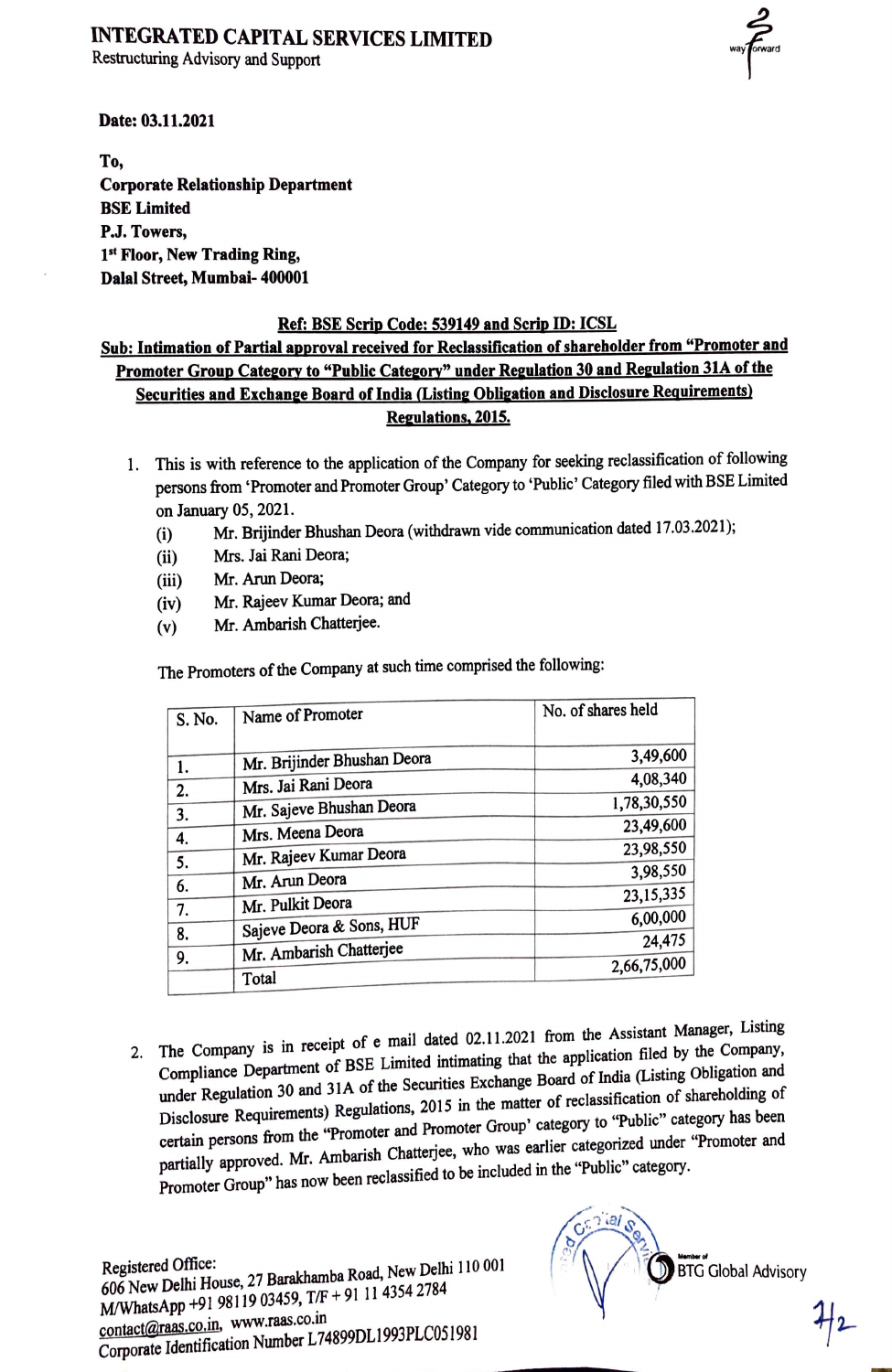Restructuring Advisory and Support

Copy of the aforesaid e-mail received from BSE Limited is attached.

3. The promoters of the Company and their respective shareholding of the Company is now as under:

| S. No. | Name of Promoter            | No. of shares held |
|--------|-----------------------------|--------------------|
|        |                             |                    |
| 1.     | Mr. Brijinder Bhushan Deora | 3,49,600           |
| 2.     | Mrs. Jai Rani Deora         | 4,08,340           |
| 3.     | Mr. Sajeve Bhushan Deora    | 1,78,30,550        |
| 4.     | Mrs. Meena Deora            | 23,49,600          |
| 5.     | Mr. Rajeev Kumar Deora      | 23,98,550          |
| 6.     | Mr. Arun Deora              | 3,98,550           |
| 7.     | Mr. Pulkit Deora            | 23, 15, 335        |
| 8.     | Sajeve Deora & Sons, HUF    | 6,00,000           |
|        | Total                       | 2,66,50,525        |

4. The pre and post reclassification of shareholding of the Company is as under:

|                       | <b>Promoter holding</b> |            | <b>Public Holding</b> |            |
|-----------------------|-------------------------|------------|-----------------------|------------|
|                       | <b>Shares Held</b>      | Percentage | <b>Shares Held</b>    | Percentage |
| Pre-Reclassification  | 2,66,75,000             | 74.96      | 89,09,000             | 25.04      |
| Post-Reclassification | 2,66,50,525             | 74.89      | 89, 33, 475           | 25.11      |

You are requested to take note of the above.

Thanking you,

For Integrated Capital Services Limited

**Lakshay Prakash** Company Secretary & Compliance Officer



 $2/2$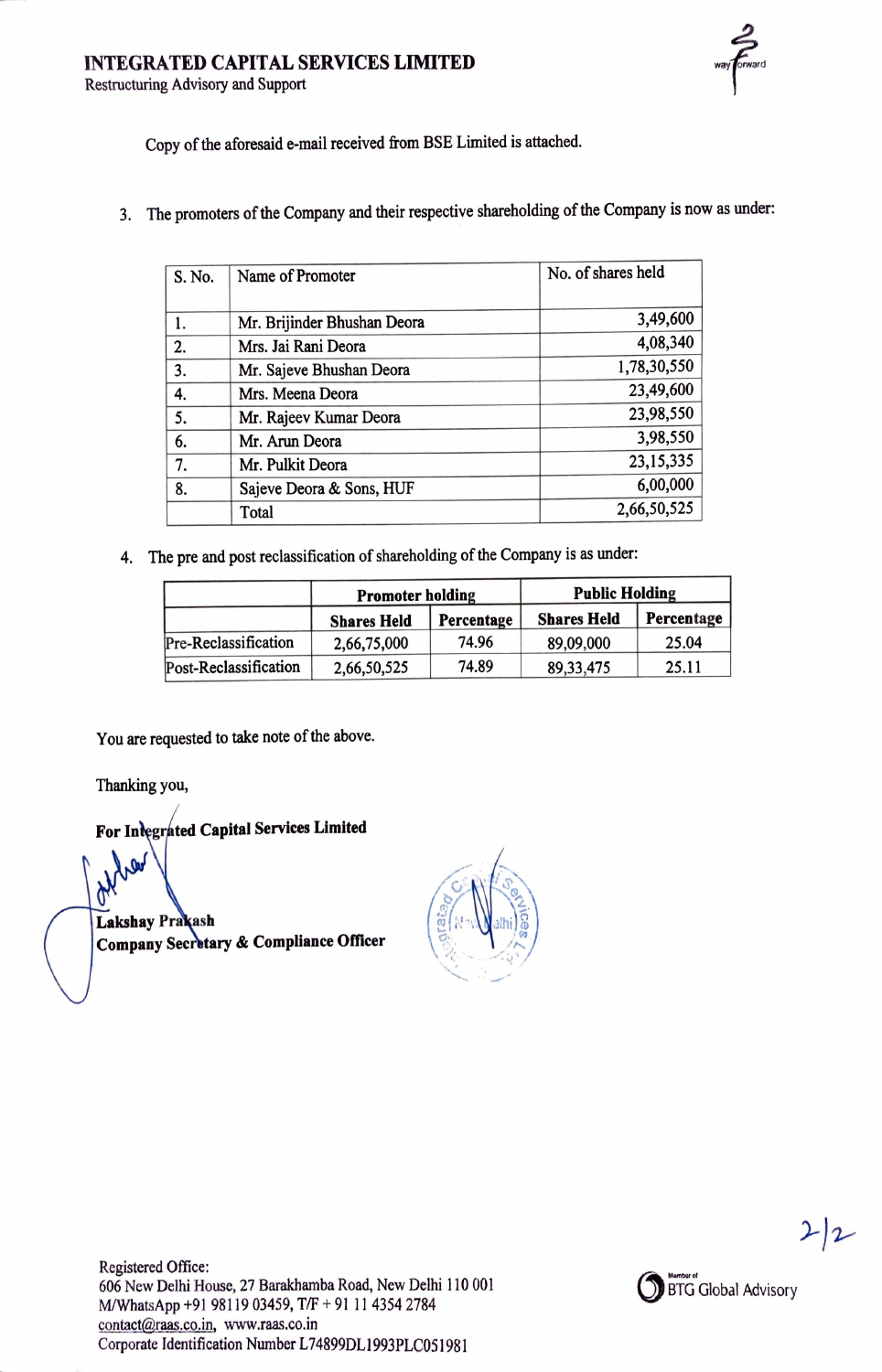

# **Approval/rejection Letter of Re-classification application- Integrated Capital Services Ltd.**

Harshad Naik <Harshad.Naik@bseindia.com> Tue, Nov 2, 2021 at 3:23 PM To: "contact@raas.co.in" <contact@raas.co.in> Cc: Regulation 30 <br />bse.regulation30@bseindia.com>

To,

The Company Secretary / Compliance Officer

**Integrated Capital Services Ltd.**

606, 27, New Delhi House,

[Barakhamba](https://www.google.com/maps/search/Barakhamba+Road,+%0D%0A+New+Delhi,+Delhi,+110001?entry=gmail&source=g) Road,

New Delhi, Delhi, [110001](https://www.google.com/maps/search/Barakhamba+Road,+%0D%0A+New+Delhi,+Delhi,+110001?entry=gmail&source=g)

## **Sub: Approval / Rejection letter for Reclassification of Shareholders under Regulation 31A of SEBI (Listing Obligations and Disclosure Requirements) Regulations, 2015**

Dear Sir/Madam,

We refer to your application dated January 05, 2021 seeking Reclassification of Promoter Shareholders under the provisions of Regulation 31A of SEBI (Listing Obligations and Disclosure Requirements) Regulations, 2015.

Based on submissions made by the company, the Exchange has partially approved your application for Reclassification of Promoter Shareholders under the provisions of Regulation 31A of SEBI (Listing Obligations and Disclosure Requirements) Regulations, 2015.

Accordingly, Entities mentioned in **Annexure 1** shall be classified as public shareholders.

Further, your attention is drawn towards the Regulation 31A(3)(b) (ii), (iv) and (v) of SEBI (LODR) Regulations, 2015 which says that,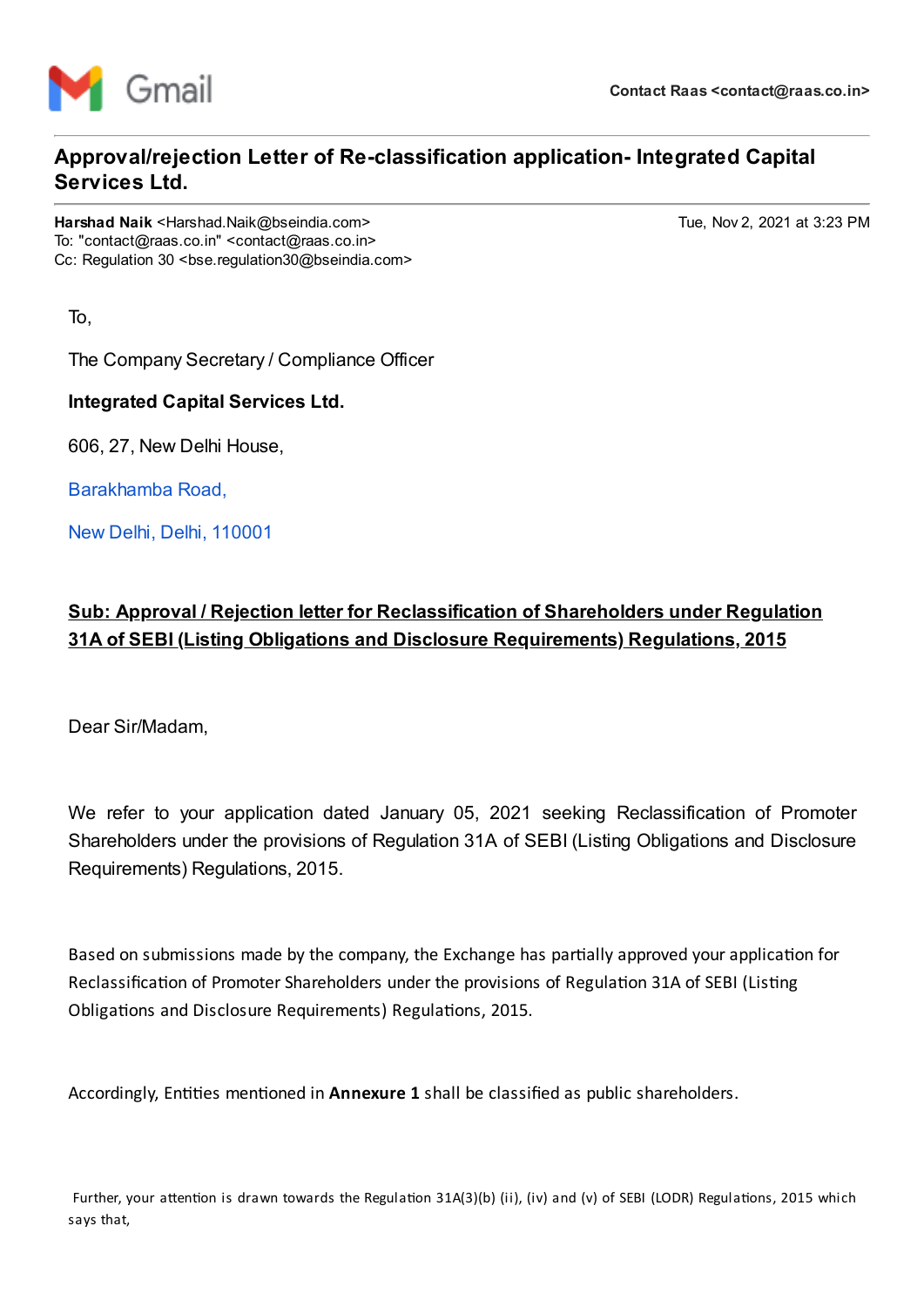(b) the promoter(s) seeking re-classification and persons related to the promoter(s) seeking re-classification shall not:

*(ii) exercise control over the affairs of the listed entity directly or indirectly;*

(iv) be represented on the board of directors (including not having a nominee director) of the listed entity;

*(v) act as a key managerial person in the listed entity;*

It is observed from the Company application and other submissions made in this regard that the applications of 1. Brijender Bhushan Deora 2. Jai Rani Deora 3. Rajeev Kumar Deora and 4. Arun Deora, is not in compliance with the requirements mentioned under Regulation 31A(3)(b) (ii), (iv) and (v) of SEBI (LODR) Regulations, 2015.

In view of the above circumstances, since the application of the entities listed below, fails to meet the criteria specified under the Regulation 31A(3)(b) (ii), (iv) and (v) of SEBI (LODR) Regulations, 2015, the application for Reclassification of following promoters is being rejected.

- 1. Brijender Bhushan Deora
- 2. Jai Rani Deora
- 3. Rajeev Kumar Deora
- 4. Arun Deora

The summary of the Shareholding Pre-Reclassification & Post-Reclassification is as follows:

|                       | <b>Promoter holding</b>      |            | <b>Public Holding</b>        |            |
|-----------------------|------------------------------|------------|------------------------------|------------|
| Quarter               | <b>Shares</b><br><b>Held</b> | Percentage | <b>Shares</b><br><b>Held</b> | Percentage |
| Pre-Reclassification  | 2,66,75,000                  | 74.96      | 89,09,000                    | 25.04      |
| Post-Reclassification | 2,66,50,525                  | 74.89      | 89, 33, 475                  | 25.11      |

This email may be forwarded to the depositories and your RTA for necessary action at their end.

**Encl.** Annexure 1 - Details of Outgoing Promoters

#### **Annexure 1 – Details of Outgoing Promoters**